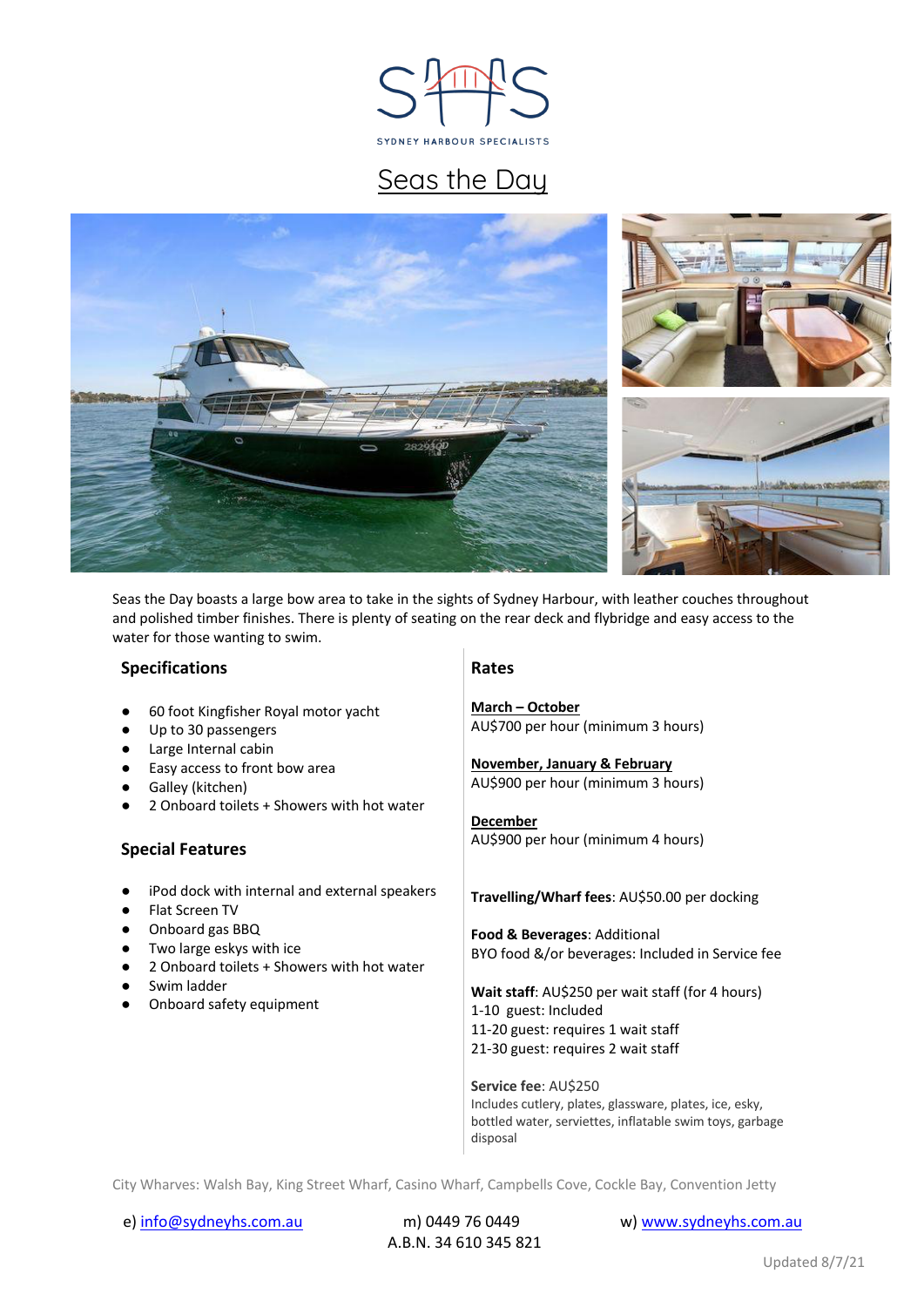

Menu provided by Business Bites

## **Canapé Menus**

## Mostly Vegetarian Canapé Menu

AU\$33.00 per person (minimum 10 people)

Polenta onion tart V Moroccan cocktail pie V Smoked salmon tartlet Arancini V GF Mediterranean filled pumpkin flower V Thai beef rice paper roll GF

Light Canapé Menu AU\$33.00 per person (minimum 10 people)

> Smoked salmon tartlet Moroccan cocktail pie V Cumin spiced lamb kofta GF Spicy chicken empanada Prawn rice paper parcels GF Arancini V GF

Canapé Menu 1 AU\$58.00 per person (minimum 10 people)

Moroccan cocktail pie V Smoked salmon tartlet Arancini V GF Pumpkin goats cheese tartlet V Suger cane prawns Skewered lamb kofta GF Prawn rice paper parcels GF Petite chicken & leek pie Best market oysters GF

e) info@sydneyhs.com.au m) 0449 76 0449 www.sydneyhs.com.au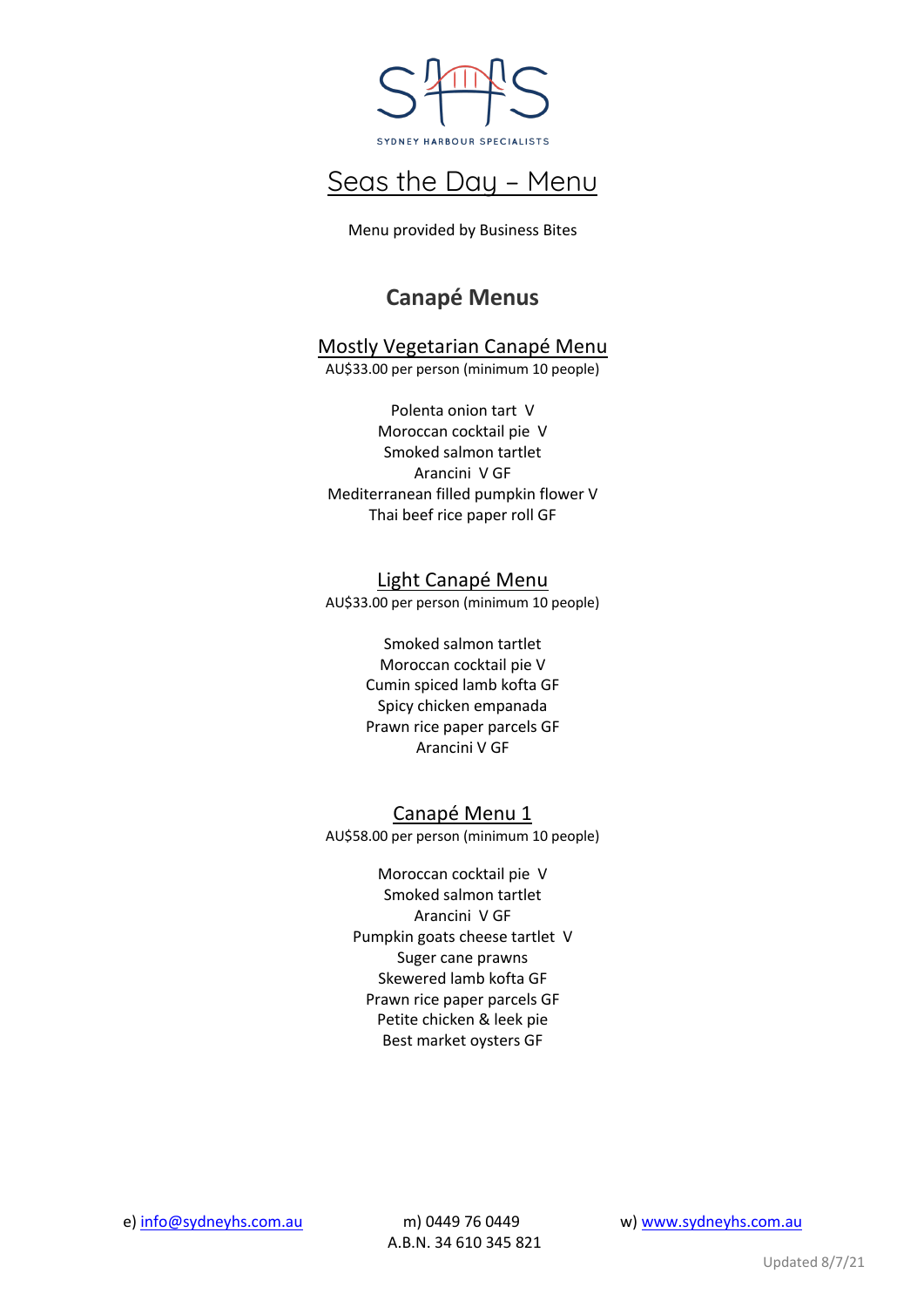

Canapé Menu 2 AU\$68.00 per person (minimum 10 people)

Moroccan cocktail pie V Smoked salmon tartlet Arancini V GF Satay peanut coconut sambal GF Suger cane prawns Assorted Nori Prawn rice paper parcels GF Steak green peppercorn pie Best market oysters GF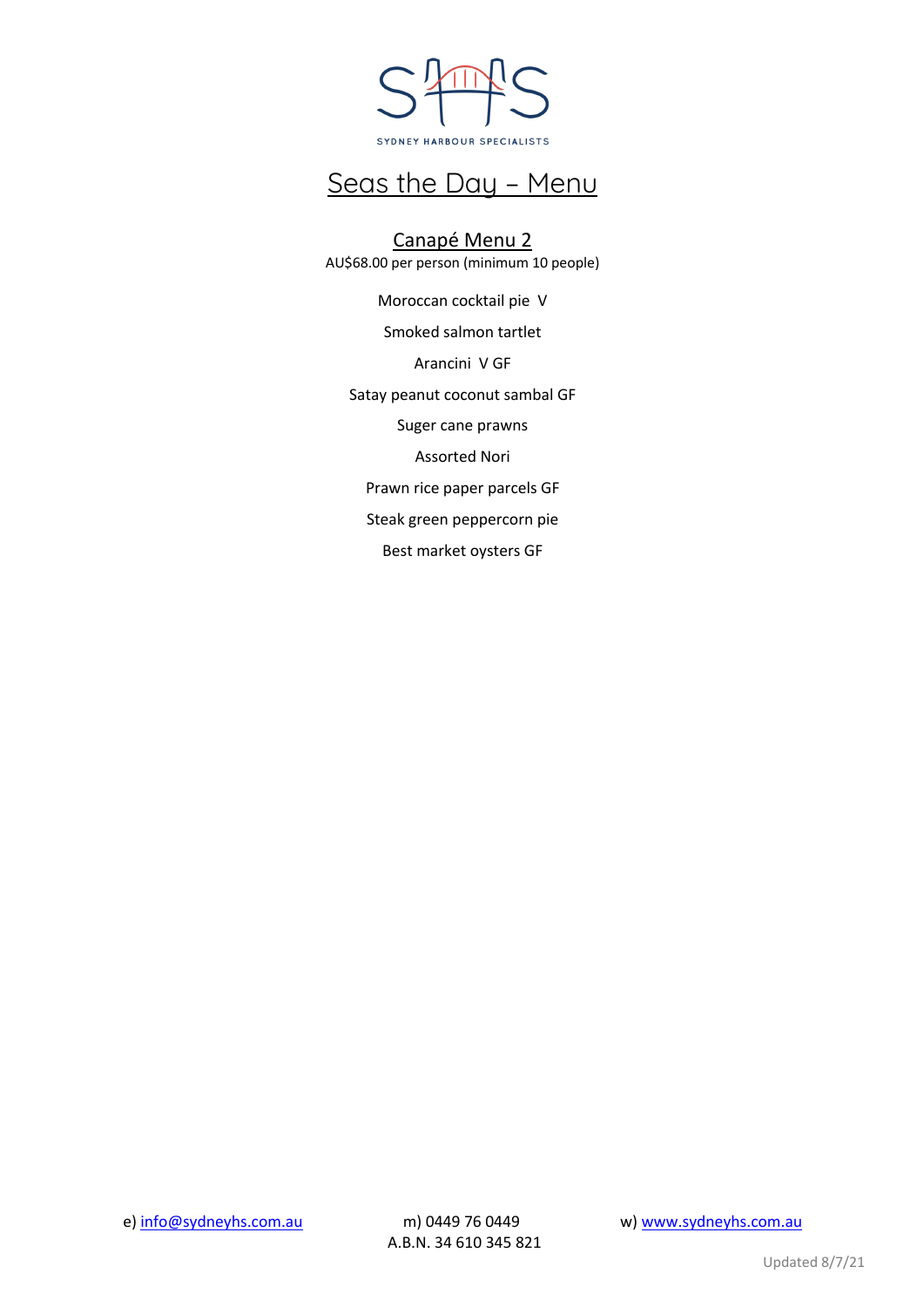

### **BBQ Menus**

BBQ Menu 1 AU\$45.00 per person (minimum 10 people)

Charcuterie / Antipasto Classic potato salad Mediterranean spiced chicken tenderloin Assorted gourmet pork sausages Peppered rump steak Greek salad Crusty french baguette

### BBQ Menu 2

AU\$53.00 per person (minimum 10 people)

Charcuterie / Antipasto Grilled lamb cutlets Classic potato salad Mediterranean spiced chicken tenderloin Teriyaki salmon fillet Quinoa salad Greek salad Crusty french baguette Sweet treats platter

### BBQ Menu 3

AU\$64.00 per person (minimum 10 people)

Charcuterie / Antipasto Scotch fillet steak North African couscous Cumin spiced lamb kofta GF Grilled seafood kebabs Kumera salad Classic potato salad Crusty french baguette Sweet treats platter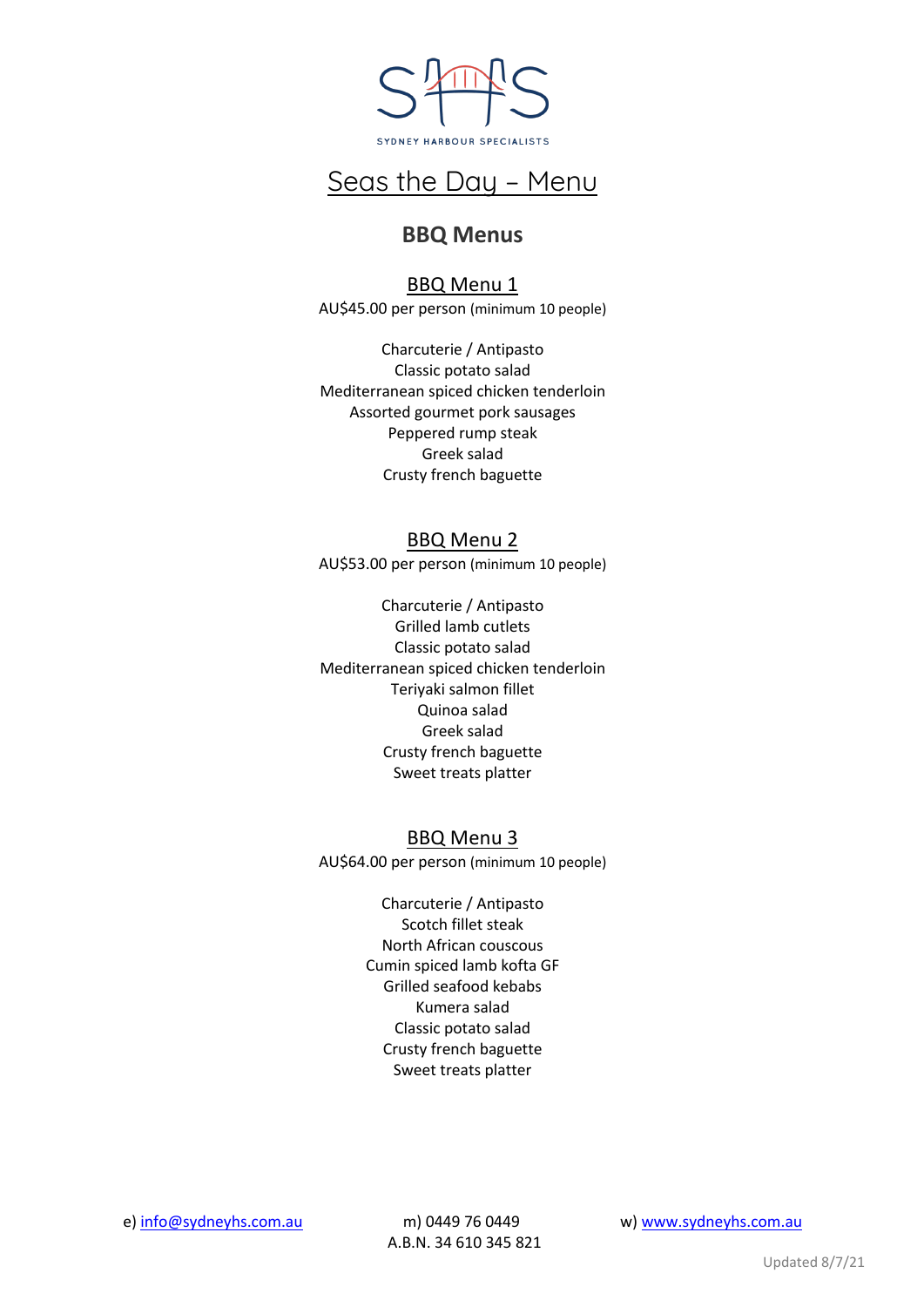

## **Buffet Menus**

### Buffet Menu 1

AU\$42.00 per person (minimum 10 people)

Charcuterie/ Antipasto Lemon roasted chicken Quinoa salad Thai beef salad Crusty French baguette Kumera salad

### Buffet Menu 2

AU\$51.00 per person (minimum 10 people)

Charcuterie/ Antipasto Lemon roasted chicken Smoked salmon Caramelised onion pumpkin & pepper V Thai beef salad Crusty French baguette Kumera salad Exotic rice salad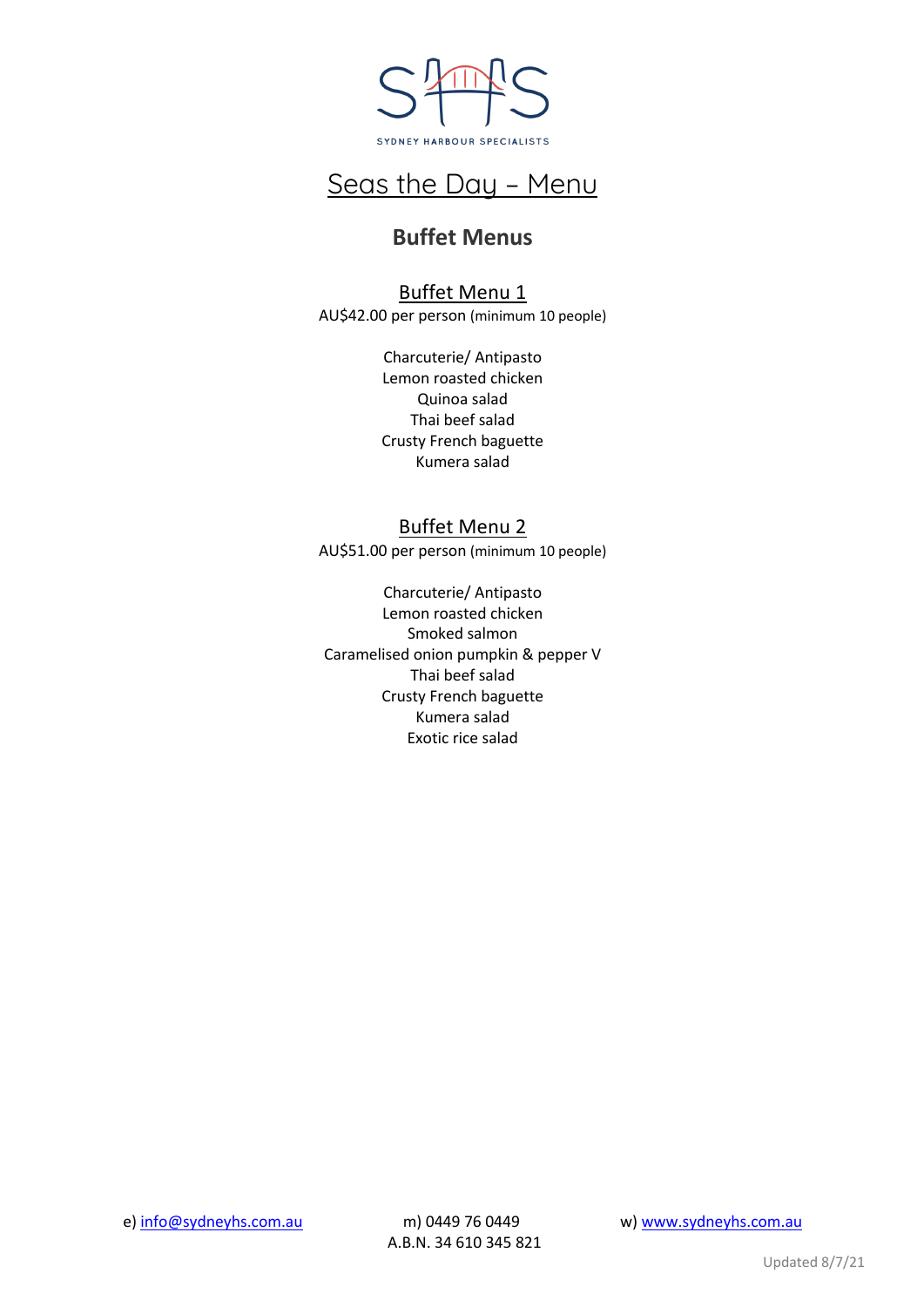

## **Platters Menu**

**Antipasto/ Charcuterie Platter** (price to be confirmed) Bresaola / Prosciutto / Salami / Eggplant ~ Chickpea ~ Tzatziki Dip / Vege Crudités / Olives / Feta / Bread / Crackers

#### **Seafood Platter** \$131

Oysters (12) King Prawns (12) Smoked Salmon (12 Slices) Accompaniments / Baguette

**Cheese Platter** \$116 Australian & Imported / Cheddar / Wash Rind / Blue / Brie / Crackers / Dried Fruits / Nuts

> **Fresh Fruit Platter** V \$66 Seasonal Best / Sliced / Skin Off

### **Sweet Treats Platter** V \$66

Double Chocolate Brownie Square / GF Passion-fruit Polenta Cake / French Macaroons

#### **Vegetarian Antipasti & Mezze Platter** V \$116

Hummus / Baba Ganoush / Grilled Vegetables / Dolmades / Olives / Bocconcini / Pickled Vegetables / Grissini / Lavosh / Turkish

### **Sushi Platter** \$116

Salmon / Tuna / Teriyaki Chicken / California / Tempura Prawn / Tofu / Egg / Cucumber / Avocado

### **Smoked Salmon** \$116

Crusty Baguette / Grilled Lemon / Capers / Pickled Red Onion / Dill / Horseradish Cream

**Rice Paper Roll Platter** GF \$96 (10 Rolls In Total / Cut In half)

**Point Sandwich Platter** \$96 (10 sandwiches in total)

### **Wraps Platter** \$59

(12 Pieces In Total)

e) info@sydneyhs.com.au m) 0449 76 0449 www.sydneyhs.com.au